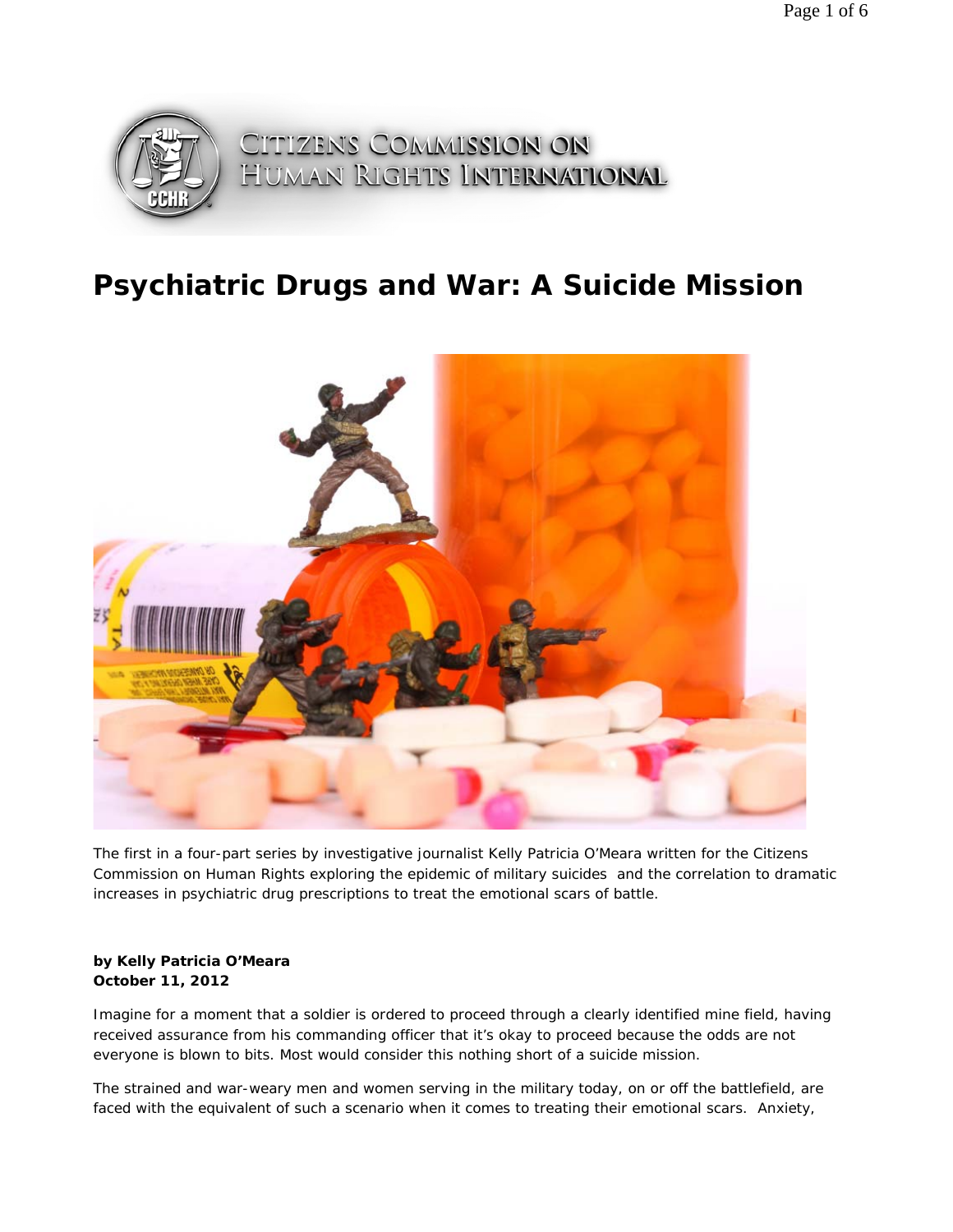sleeplessness, nightmares, stress and depression is affecting the troops serving in America's longest war no less than those who've served in previous wars.

One glaring difference, though, lies in the "treatment" soldiers are receiving. Based on data released by those responsible for the health and well-being of the troops, it seems that pharmacology has replaced compassion. The days of talk therapy, a kind of willingness to stand in the warrior's boots by listening to his experiences, has been replaced by the quick pop-a-pill fix.

But these pharmacological potions may be producing unintended consequences, and evidence is piling up that the ever-increasing use of dangerous psychiatric medications may be fueling the funeral pyre of military suicides and other unexplained deaths.



From 2001 to 2009, the Army's suicide rate increased more than 150 percent while orders for psychiatric drugs rose 76 percent over the same period

According to recent data released by the U.S. Department of Defense (DoD), in the first 155 days of this year, 154 soldiers committed suicide

—about one per day – compared to the 139 soldiers who died in combat in the same period. This is an incredible 18 percent increase from the previous year and an unbelievable 25 percent increase from the year before.

More disturbing, though, is that the increased suicides are occurring at a time when, with the withdrawal of troops from Iraq, U.S. combat forces are at significantly reduced numbers and, **according to the DoD data, nearly one-third of the suicides in the military occurred among those who had never seen combat duty.**

These data suggest that the "epidemic" of suicides in the military is not exclusive to those suffering from the physical and emotional strain of combat, so one has to ask what is responsible for the increased suicides…what is the common denominator among military personnel that may assist the top brass in combating this seemingly elusive and unidentifiable foe? The following data may offer insight.

From 2001 to 2009, the Army's suicide rate increased more than 150 percent while orders for psychiatric drugs rose 76 percent over the same period and

according to Armed Forces Health Surveillance Center, mental health disorders were the leading cause of hospitalization of active-duty service members

in 2007, 2009 and 2011, with nearly \$2 billion being spent on psychiatric drugs since 2001.

Despite the enormous increase in expenditures for psychiatric drugs and the growing number of mental health professionals recruited to care for the troops, "mental illness" remains the leading cause of hospitalization for active-duty troops. With so many resources being thrown at this life or death issue, both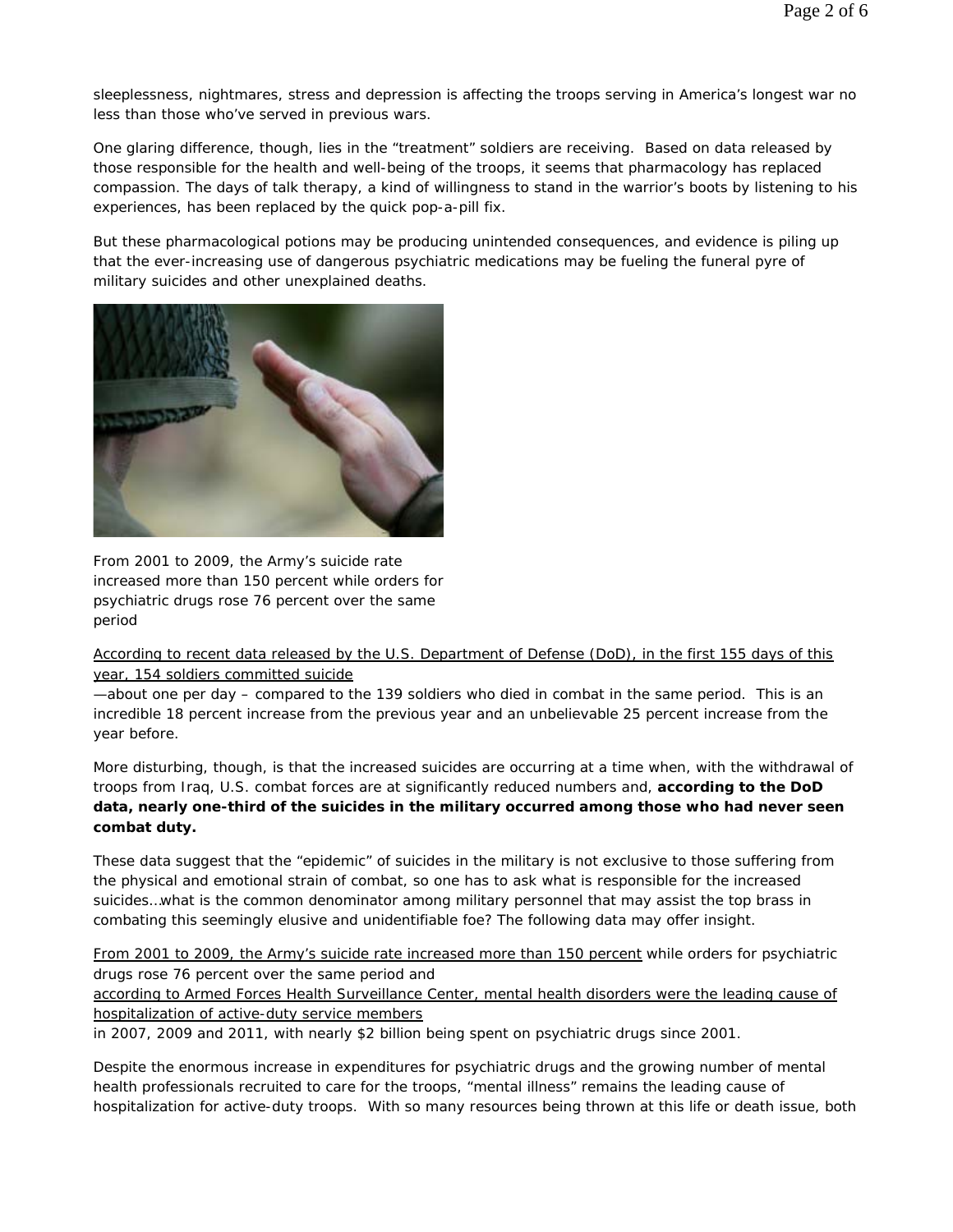human and financial, why isn't anyone getting better? More to the point, why are the troops taking their lives at record levels?



Dr. Bart Billings, Ph.D., retired Army Colonel, former military psychologist, founder and director of the militarywide Human Assistance Rapid Response Team (HARRT) program

Dr. Bart Billings, Ph.D., a retired Army Colonel and former military psychologist and founder and director of the military-wide Human Assistance Rapid Response Team (HARRT) program, has no doubt that the cause of the suicides among the troops is the direct result of the use of psychiatric drugs.

"I'm 100 percent convinced," says Dr. Billings, "I've seen it and talked to hundreds of these guys. These medications really interfere with the brain's ability to normalize itself and adjust. It's hard to make a choice on how to recover if your brain isn't operating the way it should be."

"It's kind of like working with someone who is drunk," explains Dr. Billings, "you're not going to get very far. It would be like me spinning you around fifty times and then asking you to walk a straight line. It's not going to happen. These medications are a chemical lobotomy."

So what are the medications Dr. Billings is referring to as a "chemical lobotomy" and peddled to the troops as magic mental health

bullets? on Seroquel According to the Department of Veterans Affairs, during the last decade, nearly \$850 million has bee

, an antipsychotic, prescribed to the troops for sleep disorders at a rate of 6.6 million prescriptions.

Seroquel was approved by the FDA for the treatment of Schizophrenia and bipolar disorder, yet, the military wrote more than fifty-four thousand Seroquel prescriptions last year, with 99 percent of those prescriptions written off-label – for disorders not approved by the FDA.

More astounding, though, is that the FDA's approved Medication Guide for Seroquel lists "Risk of Suicidal Thoughts or Actions," as one of Seroquel's "serious side effects." Anyone with four stars on the old epaulette might want to add this piece of information to the "good clue" column.

And, while suicidal thoughts and actions are at the top of the list of risks associated with Seroquel, there are others just as frightening, including, but not limited to: hallucinations, worsening mental or mood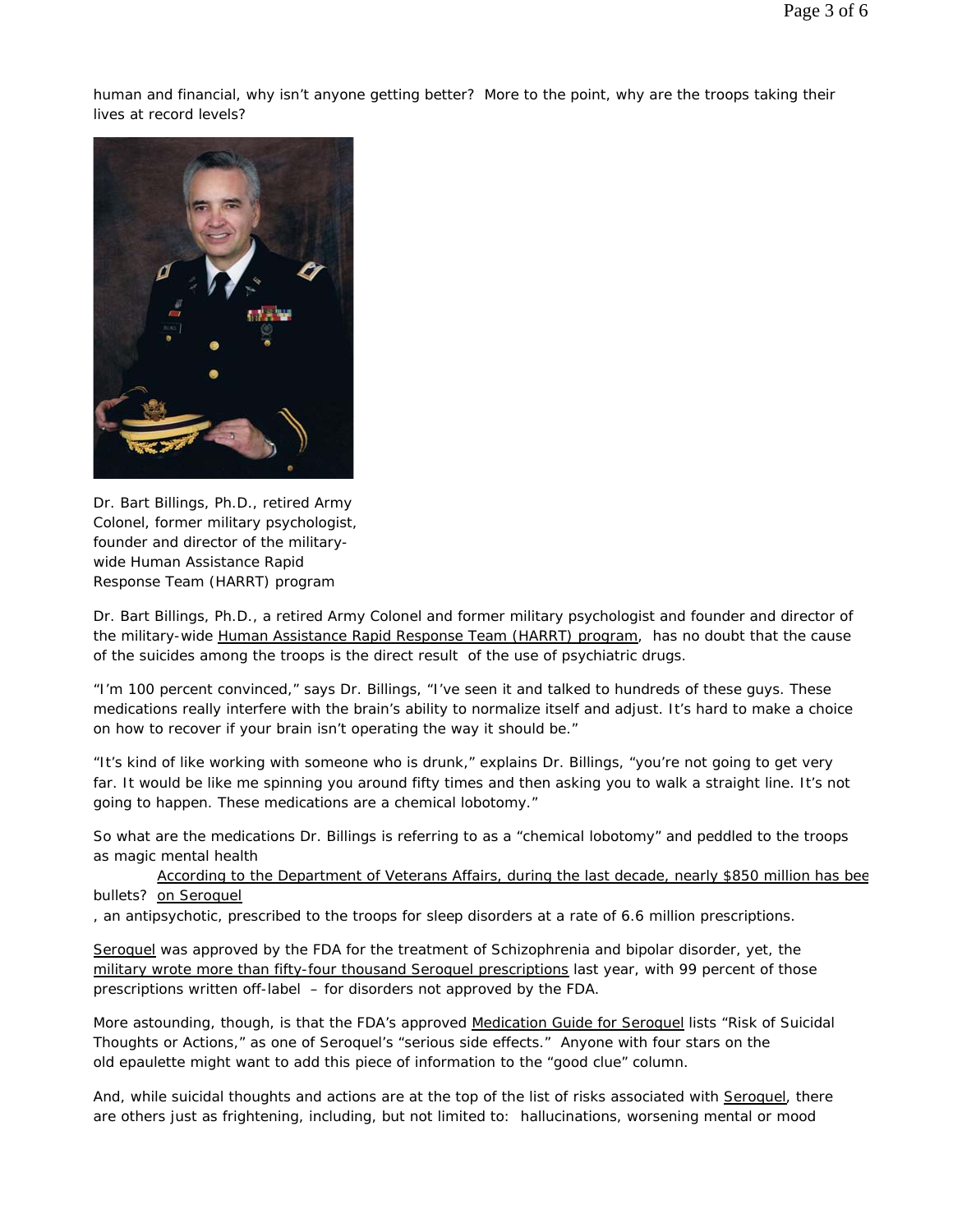changes (e.g., aggressiveness, agitation, anxiety, depression, exaggerated feeling of well-being, hostility, irritability and panic attacks).

The question that comes to mind after reading this abbreviated risk list, and command may find it prudent to inquire, is how would a soldier know if these reactions are his (because of his alleged disorder) or actually are being caused by the mind-altering drug? More importantly, how would anyone (least of all a psychiatrist) be able to make this determination, given there is no science behind any psychiatric diagnosis. At this point, it doesn't seem out of the realm of possibilities that military brass may politely be muttering a few simple "WTFs."

"I've been trying to convince people that psychiatrists are nothing but legal drug dealers, and they're dealing drugs that don't work and actually kill people."

## - Dr. Bart Billings

Given the direction of mental health care over the last decade, it doesn't take a battle field commission to figure out who's giving the orders. Dr. Billings is all too aware of the military's apparent surrender to psychiatry's pharmacological assault. Despite the growing interest among military brass and lawmakers, Dr. Billings doesn't have high hopes for answers unless major changes occur within the military mental health complex.

"The psychiatrists have no clue about what they're doing," says Dr. Billings, "and it's psychiatry that runs mental health in DoD and the VA. DoD has to stop trusting them."

Dr. Billings reasons that "any organization in the world whose leadership continually fails and loses money, in this case lives, would fire them. Why hasn't psychiatry been fired? They are responsible for mental health (in the military) and have done nothing to stop these suicides."

"If I was a platoon leader, says Dr. Billings, "and I took my platoon out and I came back with 50 percent casualties and all the other platoon leaders are coming back with five percent casualties, I'd be fired – I'd be looking at court martial for negligence. They aren't doing that to psychiatry. I've been trying to convince people that psychiatrists are nothing but legal drug dealers, and they're dealing drugs that don't work and actually kill people."

The data regarding the increased drugging of military personnel and their families seems to support Dr. Billings' conclusions. The atypical antipsychotic drugs, such as Seroquel (which has been implicated in a number of deaths of combat veterans and of late is being referred to as "Serokill") and Risperdal, showed the most dramatic increase – a jump of more than 200 percent – with annual spending quadrupling between 2001 to 2011 from \$4 million to \$16 million.

It's hardly a secret that these powerful mind-altering drugs cause the very symptoms that they are reported to treat, as the psychiatric drugs now being prescribed to soldiers long have been scrutinized for their possible serious adverse reactions and has been public record for nearly a decade.

In 2007 the Food and Drug Administration, FDA, updated its 2004 black-box warnings, the federal agency's most serious warnings, on all of the antidepressants on the market- all of which are part of the military and VA formulary. The FDA warning reads in part "Suicidality and Antidepressant Drugs: Antidepressants increased the risk compared to placebo of suicidal thinking and behavior (suicidality) in children, adolescents, and young adults in short-term studies of major depressive disorder (MDD) and other psychiatric disorders…."

The FDA's warnings about the potential for increased suicidal thoughts and behavior associated with antidepressants and antipsychotics (the apparent backbone of psychiatry's military pharmacological